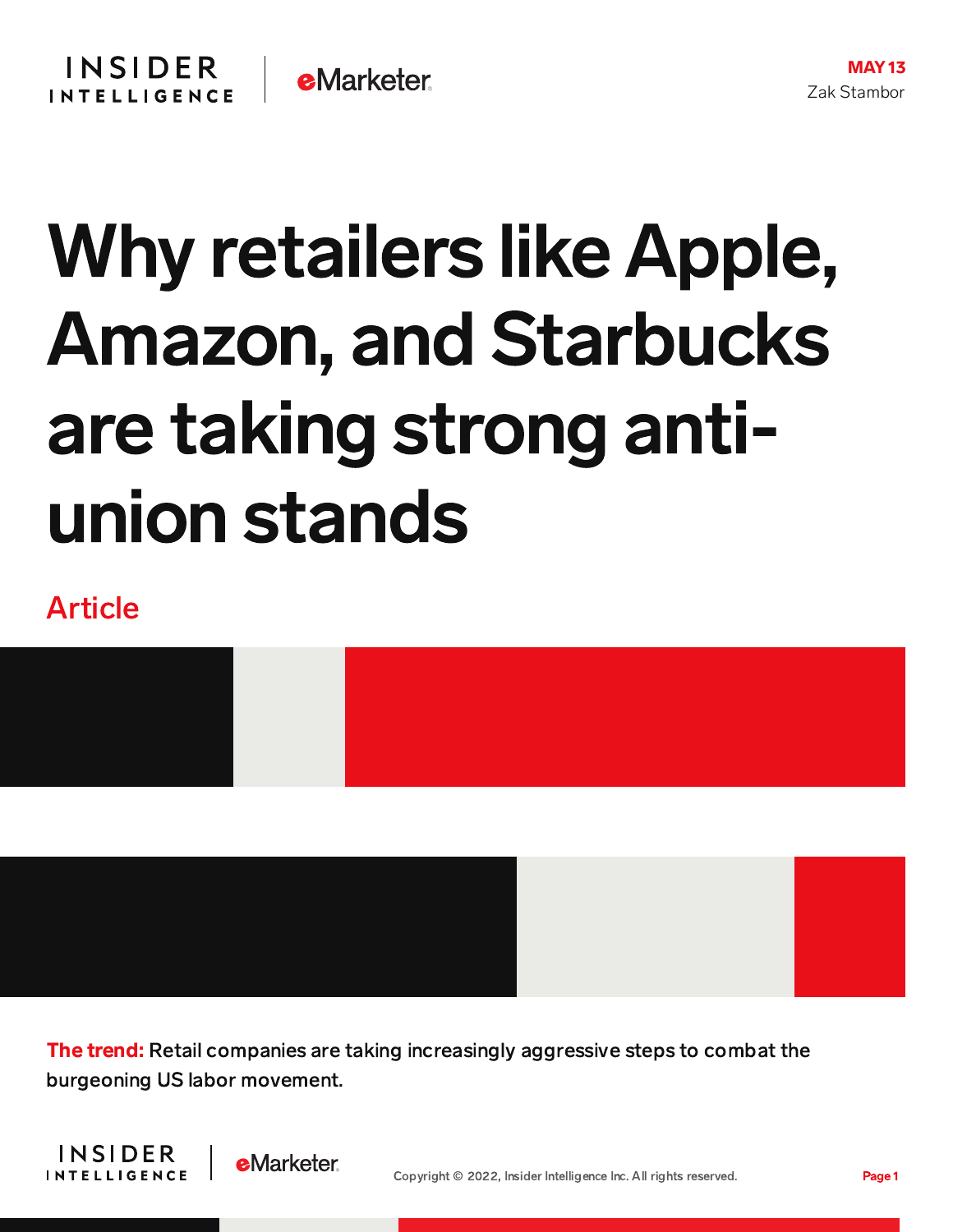More on this: In addition to tried-and-true techniques such as captive audience meetings in which employers or consultants discourage employees from unionizing, companies are leveraging other, more forceful approaches, which include:

- Starbucks said it will give sizable raises to nonunion workers—but not workers at the more than 60 stores that have already unionized.
- The coffee chain also reportedly cut the hours of some workers who petitioned to hold a union election, and fired others, according to the National Labor Relations Board (NLRB).
- Amazon recently fired two employees involved in the organizing effort at a Staten Island warehouse, where workers last month voted to join a union, according to CNBC.
- It has also reportedly surveilled employees and even changed a traffic signal to prevent organizers from approaching warehouse workers when they left the facility, per The New York Times.
- Apple is circulating anti-union talking points to store managers that warn employees that they could lose career opportunities, the ability to take time off for personal reasons, and merit-based promotions if they vote to unionize, according to Vice.

A growing movement: US workers and labor groups filed 57% more petitions seeking union representation between October 2021 and March compared with the same period a year earlier—a rate that puts it on pace for the highest total requests in 10 years, per the NLRB. At the same time, unfair labor practice charges increased 14%.

- That activism poses a threat because strong unions push for higher wages and benefits, increasing retailers' costs. On average, a unionized worker earns 13.2% more than a peer with similar education, occupation, and experience in a nonunionized workplace in the same sector, according to the Economic Policy Institute (EPI).
- Union workers are also more likely to have access to paid sick days and health insurance.

**Worth the fight?** There's a simple cost-benefit equation to fighting unions; employers spend about \$340 million a year on consultants to prevent union elections in efforts to save billions, per EPI.

For example, Amazon, which has more than 750,000 hourly US employees, spent at least \$4.3 million on consultants, according to Marketplace. That's roughly equivalent to \$5.73 per

**INSIDER** 

**INTELLIGENCE** 

**e**Marketer